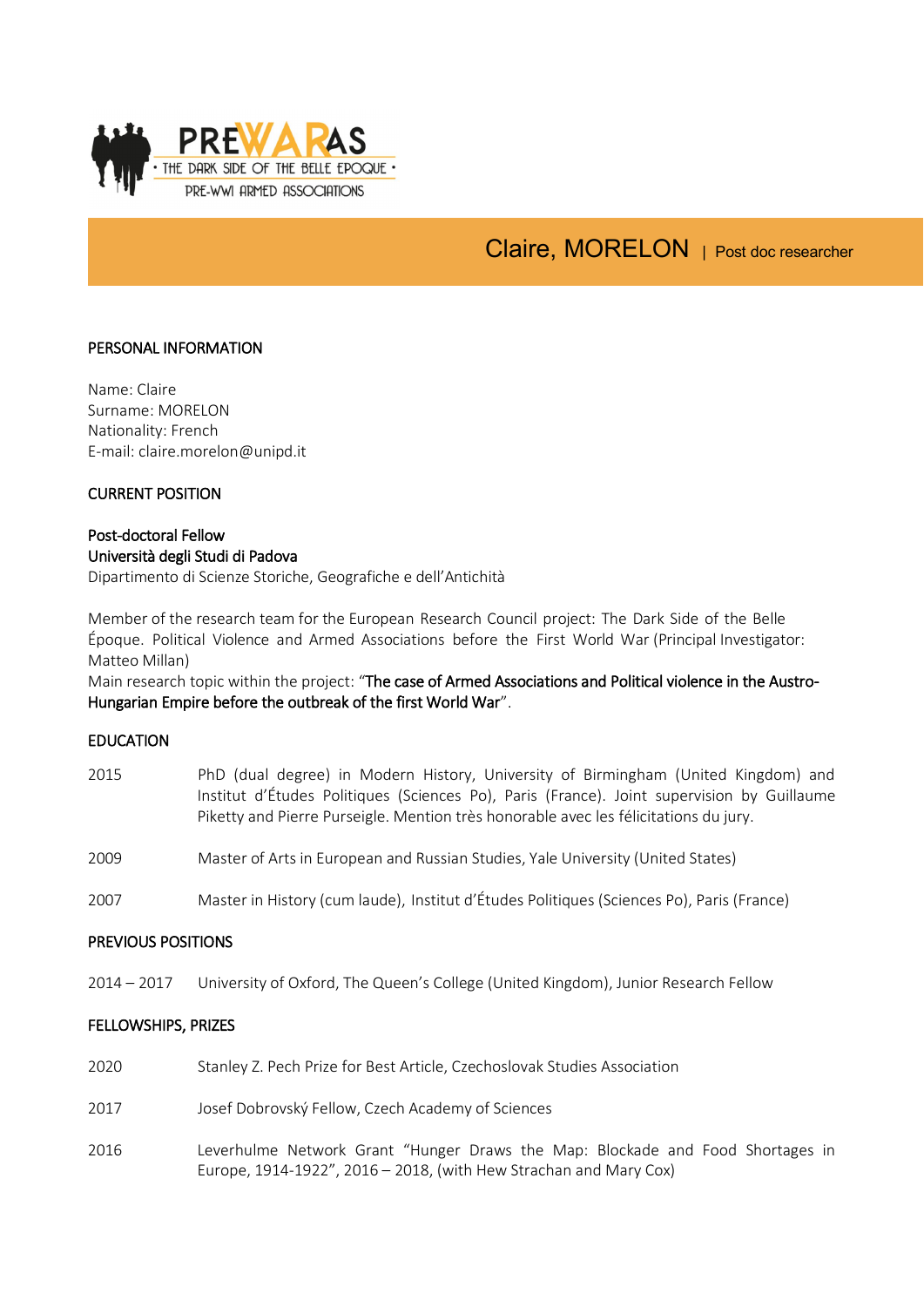- 2013 Gerda Henkel scholarship of the Centre International de Recherche de l'Historial de la Grande Guerre
- 2013 Visiting Fellowship at the Collegium Carolinum in Munich
- 2010-2013 UK Arts and Humanities Research Council, PhD scholarship
- 2010-2013 College of Arts and Law, University of Birmingham, PhD scholarship

### SELECTED LECTURES, TALKS AND CONFERENCE PARTICIPATION

- 2021 "Reactions against Democratization: Social Order and Citizenship in Late Habsburg Austria", Oberseminar zur Osteuropäischen Geschichte, Ludwig and Maximilian University, Munich, 15.12.2021
- 2021 "Social justice and Citizenship: Cost-of-living protests in the Bohemian Lands, 1905-1920", Association for Slavic, East European, and Eurasian Studies annual convention, 1.12.2021
- 2021 "Democratization and Its Discontents: Violence and the Protection of Social Order in Habsburg Austria", Violence, Democratization, and the Rule of Law in the Late Habsburg Empire, University of Padua, 16.4.2021
- 2020 "Hunger Re-Draws the Map: Food, State, and Society in the Era of the First World War", Long nineteenth century seminar, University of Oxford, 2.12.2020
- 2020 "Sensory Experiences of Order and Disorder in Habsburg Austria, 1900-1920", School of Slavonic and Eastern European Studies, University College London, January 2020
- 2019 "Le Front des murs : la Première Guerre mondiale dans l'espace urbain pragois", Seminar Habiller la ville, University of Bordeaux Montaigne, September 2019
- 2019 "Nicht nur aus nationalen Motiven: Gewalt während Streiks und Wahlkämpfen in Triest vor dem Ersten Weltkrieg", Legitimiert, verherrlicht, stigmatisiert: Gewalt in der neuesten Geschichte Italiens, University of Saarbrücken, June 2019
- 2018 "Armed Associations and the Maintenance of Order in the Bohemian Lands, 1900-1920", Association for Slavic, East European, and Eurasian Studies annual convention, Boston, 06.12.2018
- 2018 "'For the protection of willing workers': Violence and Strikebreaking in Late Habsburg Austria", Industrial Vigilantism, strikebreaking and patterns of anti-labour violence, 1890s- 1930s, University of Oxford, 23.10.2018
- 2018 "Patriotism and Social Order: Armed Associations in Habsburg Austria, 1900-1918", Globalising and Localising the Great War seminar, University of Oxford, 08.03.2018
- 2017 "Materiality and Locality: a few aspects of the urban war experience", *L'Autriche-Hongrie de la Grande Guerre aux traités de paix : nouveaux outils et nouvelles approches*, Inalco, Paris, 25.10.2017
- 2017 "'The royal capital of Prague is day and night with you': Solidarities between civilians and soldiers and their evolution during the First World War", conference *Formes, expressions et*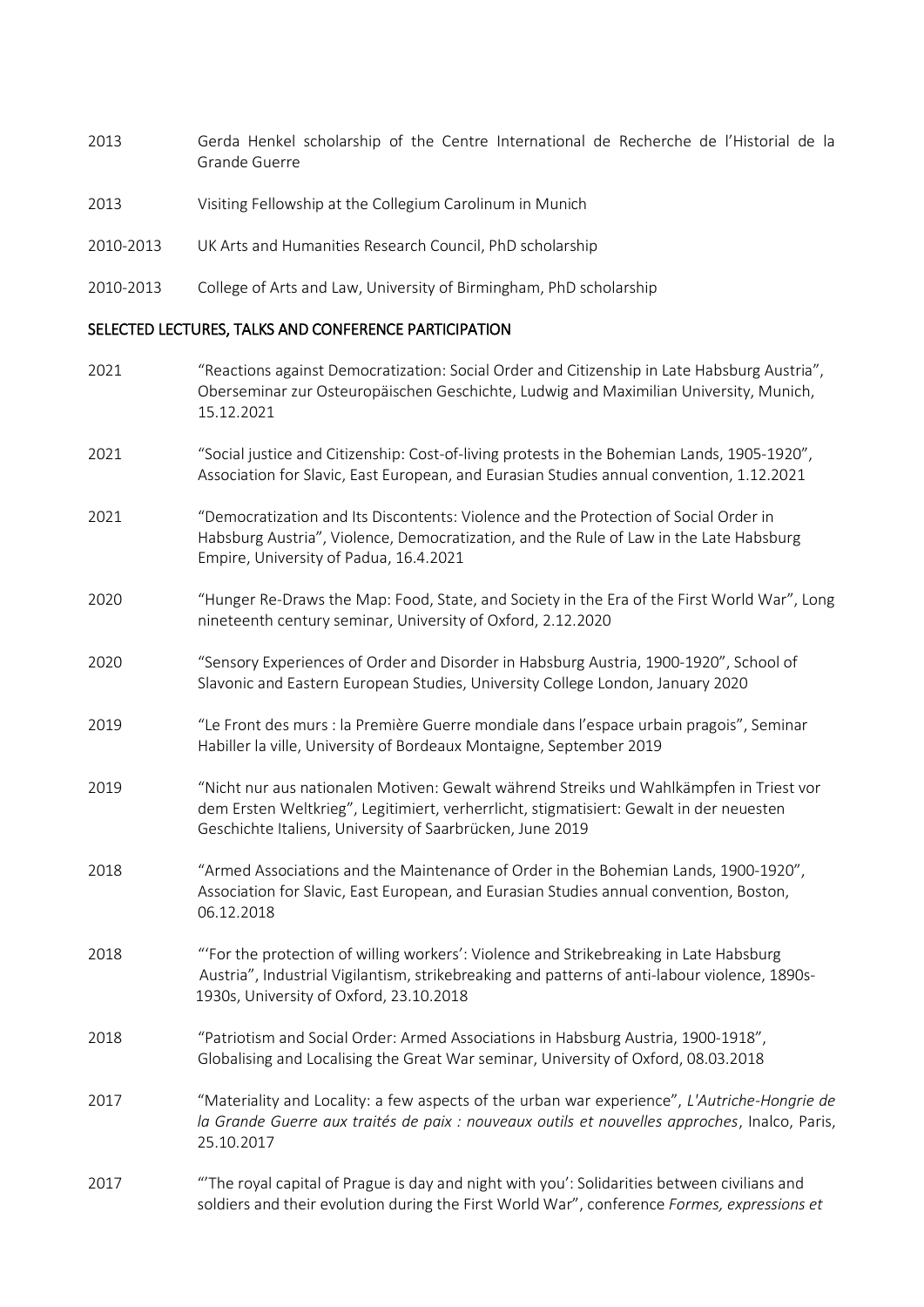|      | recompositions des solidarités dans l'Autriche-Hongrie en guerre, Université Paris IV<br>Sorbonne - Inalco, 01-02.06.2017                                                                                                                   |
|------|---------------------------------------------------------------------------------------------------------------------------------------------------------------------------------------------------------------------------------------------|
| 2017 | "L'aide aux réfugiés de Galicie à Prague pendant la Première Guerre mondiale", Atelier: De la<br>philanthropie à la protection sociale en Europe centrale et du sud-est, Ecole des Hautes<br>Etudes en Sciences Sociales, Paris, 12.05.2017 |
| 2017 | "Streetscapes of war and revolution: The First World War and the end of the Habsburg<br>Empire in Prague, 1914-1920", New Habsburg Studies Workshop, University of Cambridge,<br>03.03.2017                                                 |
| 2017 | "Continuités et révolution dans les rues de Prague, 1917-1920", Institut d'Études Slaves,<br>Paris, 21.01.2017                                                                                                                              |
| 2016 | "Rhythms and Ruptures: Church Bells and the Dislocation of Time in the Habsburg Empire<br>during the First World War", War Time, University of Oxford, 10-11.11.2016                                                                        |
| 2016 | "Revolutionary youth?: The war experience and post-war activism of young people in the<br>Bohemian Lands (1914-1921)", History of Childhood colloquium: "The Powerful Child?",<br>University of Oxford, 09.07.2016                          |
| 2016 | "Home front sights: Traces of war in Prague's streetscape", Urban experiences of the Great<br>War in Eastern Europe, Center for Urban History, L'viv (Ukraine), 22-23.06.2016                                                               |
| 2015 | "Mobilization for the Habsburg war effort in Prague", Habsburg Homefronts during the First<br>World War, Reichenau an der Rax, Austria, 27-29.10.2015                                                                                       |
| 2015 | "Urban mobilisation and local patriotism: the case of Prague during the First World War",<br>War and Fatherland: Nations, Identities and the First World War, Cegesoma, Brussels, 14-<br>15.10.2015                                         |
| 2015 | "The Battle for Church Bells: Locality, Religiosity and Patriotism in the Bohemian Lands<br>during the First World War", Sounding Czech: towards an aural history of Bohemia and<br>Moravia, New York University, Prague, 18-19.09.2015     |
| 2015 | "Post-imperial reconfigurations: 'Greater Prague' and the new capital city in the aftermath of<br>the First World War", Negotiating change in urban spaces from the Middle Ages to the<br>present, University of Oxford, 24-25.06.2015      |
| 2014 | "Between loyalty and indifference: the reaction to the Sarajevo murders in the Bohemian<br>lands", Sarajevo: Spark and Impact, University of Southampton, 28.06.2014                                                                        |
| 2014 | "Street fronts: wartime mobilization, revolution and state legitimacy in Prague 1914-1920",<br>The Global Long Crisis, 1912-1922, European University Institute, Florence, 01-02.06.2014                                                    |

# TEACHING EXPERIENCE

2015 – 2017 Tutorials for undergraduates: "General History: 1914-1945"; "A Comparative History of the First World War"; "Eastern and Central Europe in the 20th century"; Seminar for master's students (co-taught): "Theories and Methods", Faculty of History, University of Oxford (United Kingdom)